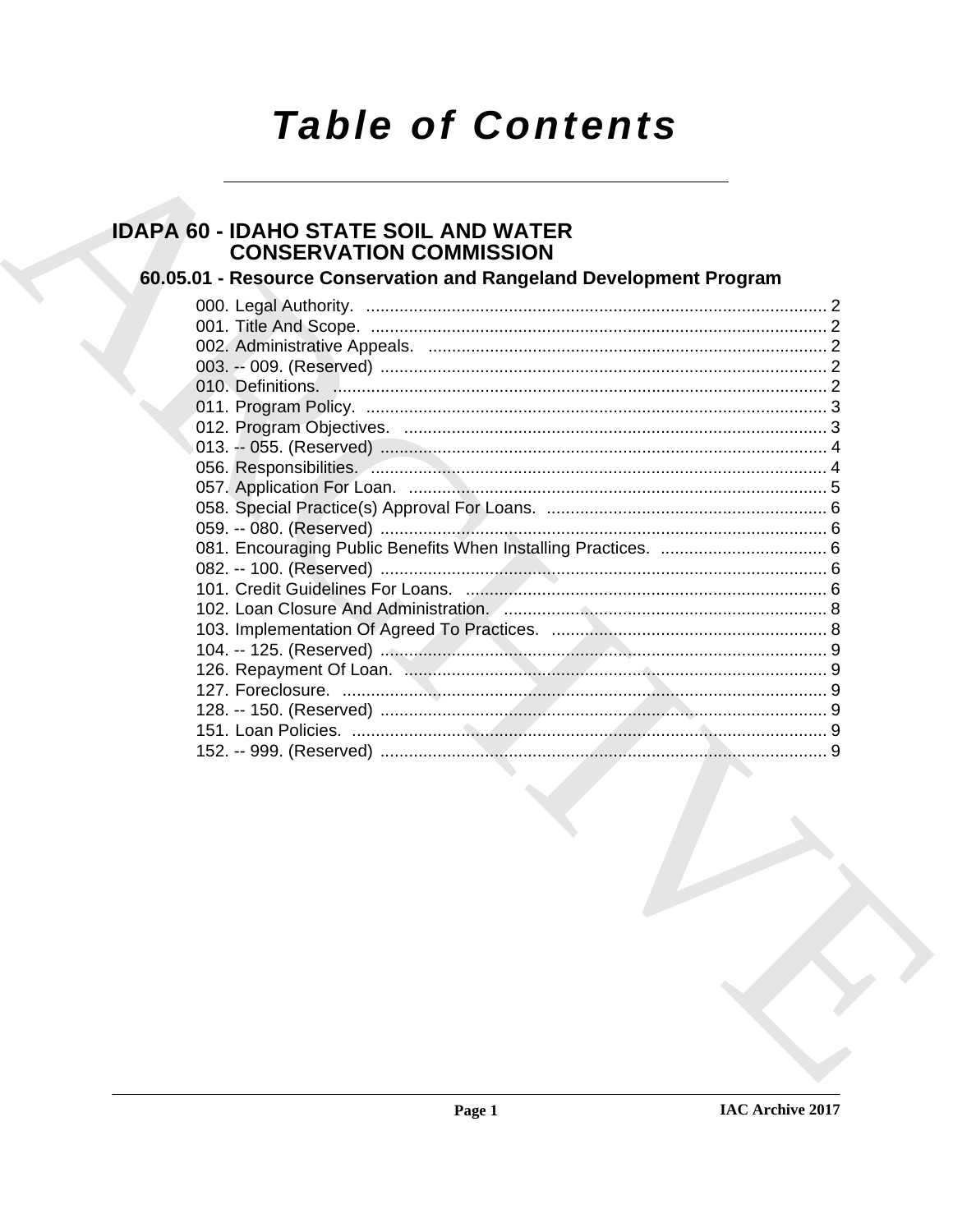#### **IDAPA 60 TITLE 05 CHAPTER 01**

### <span id="page-1-0"></span>**IDAPA 60 - IDAHO STATE SOIL AND WATER CONSERVATION COMMISSION**

#### <span id="page-1-1"></span>**60.05.01 - RESOURCE CONSERVATION AND RANGELAND DEVELOPMENT PROGRAM**

#### <span id="page-1-2"></span>**000. LEGAL AUTHORITY.**

**CHAPTER 01**<br> **IDAPA 60 - IDAHO STATE SOIL AND WATER CONSERVATION COMMISSION**<br> **40.65.01 - RESQUECE CONSERVATION AIDS RANGELAND DEVELOPMENT PROGRAM<br>
THE LAD, See Not an West through the concernsion possible to the indicat** The Idaho State Soil and Water Conservation Commission, pursuant to the authority granted in Section 22-2718, Idaho Code, has been granted the authority to adopt the following rules for the administration of a Resource Conservation and Rangeland Development Program (RCRDP) in Idaho. (3-29-10)

#### <span id="page-1-3"></span>**001. TITLE AND SCOPE.**

**01.** Title. These rules shall be known and cited as Rules of the Idaho State Soil and Water Conservation sion, IDAPA 60.05.01, "Resource Conservation and Rangeland Development Program." (4-1-94) Commission, IDAPA 60.05.01, "Resource Conservation and Rangeland Development Program."

**02.** Scope. The provisions of these rules set forth procedures and requirements for establishing, and administering a state loan for resource conservation and rangeland development. (3-29-10) implementing, and administering a state loan for resource conservation and rangeland development.

#### <span id="page-1-4"></span>**002. ADMINISTRATIVE APPEALS.**

Reconsideration of loan disapproval or any matter affecting the amount of loan funds shall be done in accordance with RCRDP Rule Subsection 056.02.d. with RCRDP Rule Subsection 056.02.d.

#### <span id="page-1-5"></span>**003. -- 009. (RESERVED)**

#### <span id="page-1-7"></span><span id="page-1-6"></span>**010. DEFINITIONS.**

For the purpose of these rules, unless the context indicates otherwise, the term: (9-9-86)

<span id="page-1-8"></span>**01. Account**. The account established pursuant to Section 22-2730, Idaho Code, as amended, which contains the receipts allocated in Section 14-413( $3$ )(a), Idaho Code, and all monies appropriated to it by the legislature or made available from federal, private, or other sources.  $(4-1-94)$ legislature or made available from federal, private, or other sources.

**02. Applicant**. Any individual, partnership, association, trust, estate, private corporation, or any other private legal entity that is recognized by law as the subject of rights and duties who files an application with the appropriate local District for a loan under the provisions of the act. (3-29-10)

<span id="page-1-11"></span><span id="page-1-10"></span><span id="page-1-9"></span>**03.** Application. The loan request document submitted to a local District. (3-29-10)

**04. Commission**. The Idaho State Soil and Water Conservation Commission as defined in Section 22- 2718, Idaho Code.

<span id="page-1-13"></span><span id="page-1-12"></span>**05. Contractee**. The applicant when the loan has been closed and recorded. (9-9-86)

**06.** Coordinated Resource Planning Process. A process that considers all the resources and resource hin a geographical area and encourages active involvement and input from all interested parties. (9-9-86) users within a geographical area and encourages active involvement and input from all interested parties.

<span id="page-1-15"></span><span id="page-1-14"></span>**07. District**. A Soil Conservation District (SCD) as defined in Section 22-2717, Idaho Code. (9-9-86)

<span id="page-1-16"></span>**08. Eligible Land**. Private, state, county, or federal lands. (9-9-86)

**09. Field Office**. The principal headquarters of the District; it is usually co-located with the local United States Department of Agriculture Natural Resource Conservation Service (NRCS) office. (3-29-10)

<span id="page-1-17"></span>**10. Field Office Technical Guide**. The primary technical reference used by NRCS and the Districts.  $(3-29-10)$ 

**Section 000 Page 2**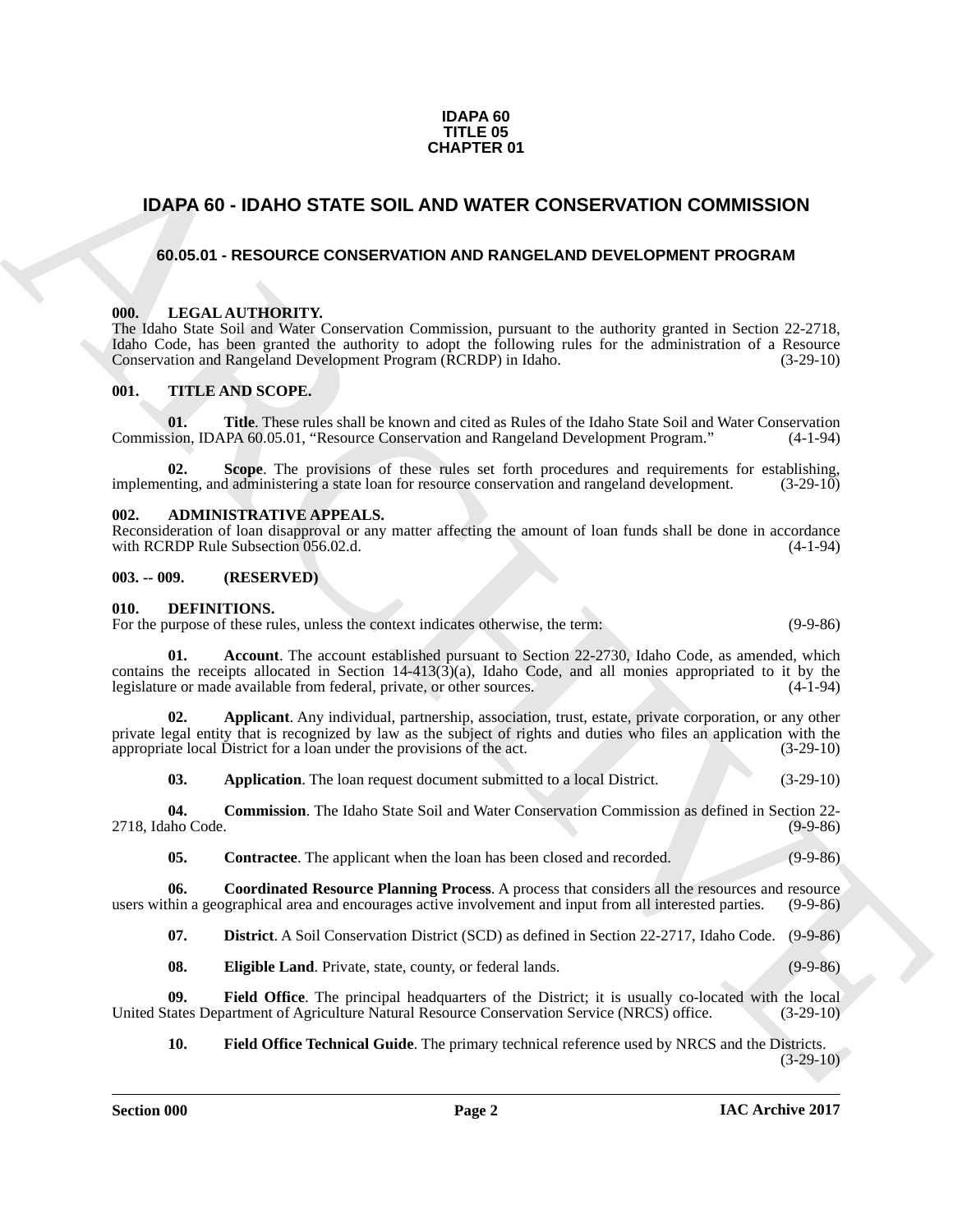#### <span id="page-2-17"></span><span id="page-2-16"></span><span id="page-2-15"></span><span id="page-2-12"></span><span id="page-2-11"></span><span id="page-2-10"></span><span id="page-2-9"></span><span id="page-2-8"></span><span id="page-2-0"></span>**011. PROGRAM POLICY.**

#### <span id="page-2-18"></span><span id="page-2-14"></span><span id="page-2-13"></span><span id="page-2-1"></span>**012. PROGRAM OBJECTIVES.**

<span id="page-2-7"></span><span id="page-2-6"></span><span id="page-2-5"></span><span id="page-2-4"></span><span id="page-2-3"></span><span id="page-2-2"></span>

|                       |     | <b>Idaho State Soil &amp; Water Conservation Commission</b><br>& Rangeland Development Program                                                                                                                                                                                                                                                                                         |             |
|-----------------------|-----|----------------------------------------------------------------------------------------------------------------------------------------------------------------------------------------------------------------------------------------------------------------------------------------------------------------------------------------------------------------------------------------|-------------|
| implementation costs. | 11. | Other Funds. Federal, state, or private funds to be dedicated to conservation practice                                                                                                                                                                                                                                                                                                 | $(3-29-10)$ |
|                       | 12. | Practice or Eligible Practice for Loans. A practice listed in the field office technical guide.                                                                                                                                                                                                                                                                                        | $(3-29-10)$ |
|                       | 13. | <b>Practice Life.</b> The number of years, with proper maintenance and operation, that a practice is<br>expected to last, as shown in the field office technical guide.                                                                                                                                                                                                                | $(3-29-10)$ |
|                       | 14. | <b>Program Year.</b> The state fiscal year.                                                                                                                                                                                                                                                                                                                                            | $(9-9-86)$  |
|                       | 15. | <b>Project.</b> One (1) or more practices to be installed with a RCRDP loan.                                                                                                                                                                                                                                                                                                           | $(3-29-10)$ |
|                       | 16. | <b>Rangeland.</b> Land used primarily for the grazing of domestic livestock and wildlife.                                                                                                                                                                                                                                                                                              | $(9-9-86)$  |
|                       | 17. | RCRDP. The Idaho Resource Conservation and Rangeland Development Program.                                                                                                                                                                                                                                                                                                              | $(9-9-86)$  |
|                       | 18. | <b>Resource Conservation Plan for Loans.</b> A plan for loans, developed by the applicant and<br>approved by the local District, that identifies the resource problems and needed conservation improvements, together<br>with engineering and economic feasibility data and estimated costs.                                                                                           | $(3-29-10)$ |
|                       | 19. | Riparian Areas. Riparian areas are sites directly influenced by free water. They have visible<br>vegetation or physical characteristics that reflect free water influence. Lake shores and stream banks are typical<br>riparian areas. Excluded are sites such as ephemeral streams or washes that do not exhibit the presence of vegetation<br>dependent upon free water in the soil. | $(4-1-94)$  |
|                       | 20. | Security. Collateral provided by an approved applicant to secure requested RCRDP funds. This<br>may include mortgage note, promissory note, security agreement, water rights, or other asset.                                                                                                                                                                                          | $(3-29-10)$ |
| local District.       | 21. | Special Practice. A practice (not listed in the field office technical guide) that includes a proven,<br>modern technique that is necessary to solve a resource problem and meet program objectives as determined by the                                                                                                                                                               | $(3-29-10)$ |
| 011.                  |     | PROGRAM POLICY.                                                                                                                                                                                                                                                                                                                                                                        |             |
|                       | 01. | Administration. It is the policy of the Idaho State Soil and Water Conservation Commission to<br>administer the Resource Conservation and Rangeland Development Program to provide the greatest benefits to all<br>concerned from the agricultural lands and rangelands within the state.                                                                                              | $(4-1-94)$  |
|                       | 02. | Equal Opportunity. Each applicant regardless of handicap, race, age, sex, creed, color or national<br>origin, shall be given the opportunity to apply for a loan.                                                                                                                                                                                                                      | $(3-29-10)$ |
|                       | 03. | Filing Applications. An application may be filed at anytime during the program year.                                                                                                                                                                                                                                                                                                   | $(4-1-94)$  |
| 012.                  |     | PROGRAM OBJECTIVES.                                                                                                                                                                                                                                                                                                                                                                    |             |
| are to:               | 01. | Objectives. The objectives of the Resource Conservation and Rangeland Development Program                                                                                                                                                                                                                                                                                              | $(9-9-86)$  |
|                       | a.  | Conserve soil resources.                                                                                                                                                                                                                                                                                                                                                               | $(9-9-86)$  |
|                       | b.  | Conserve water resources.                                                                                                                                                                                                                                                                                                                                                              | $(9-9-86)$  |
|                       | c.  | Improve riparian areas for multiple use benefits.                                                                                                                                                                                                                                                                                                                                      | $(9-9-86)$  |
|                       |     |                                                                                                                                                                                                                                                                                                                                                                                        |             |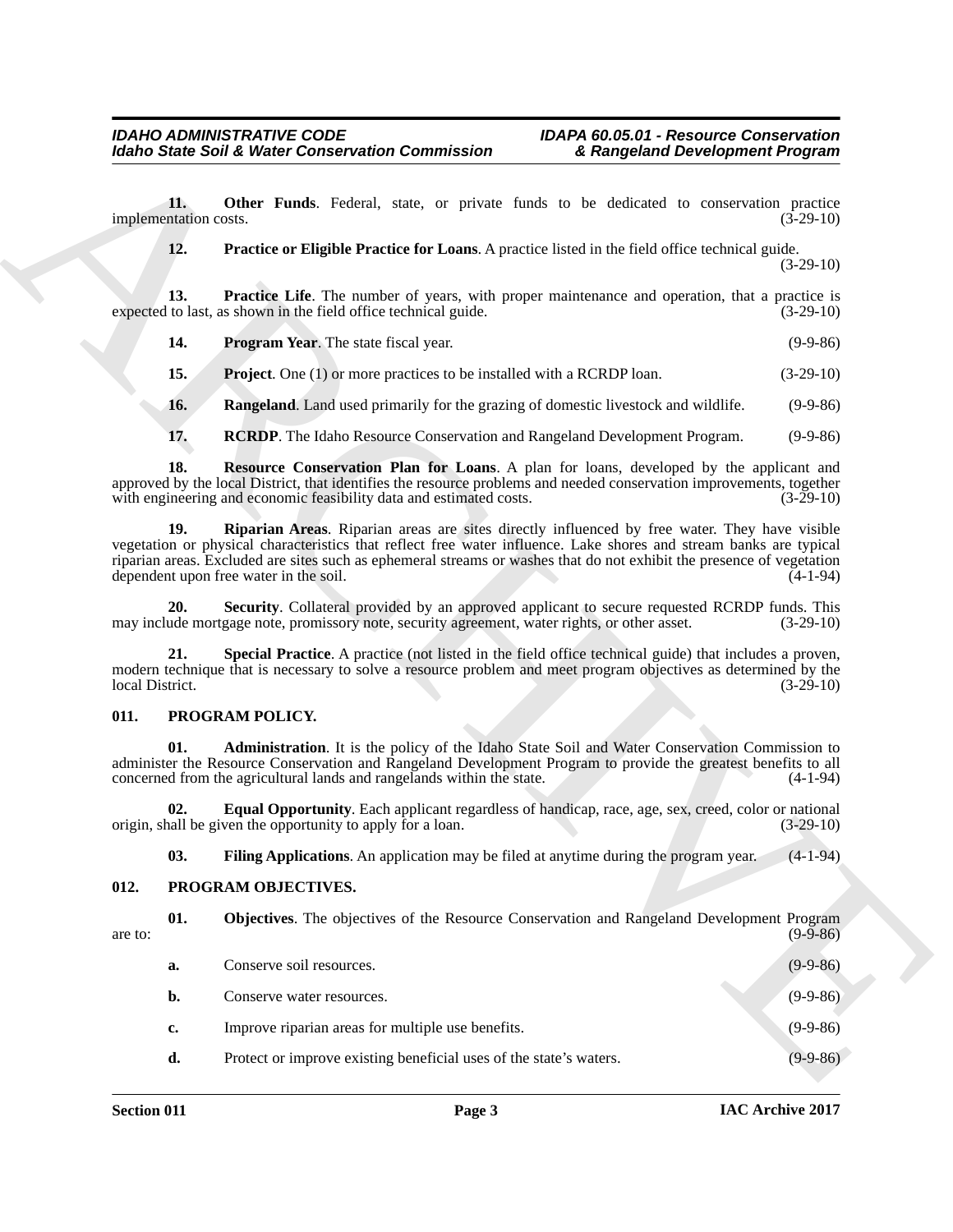| e.   | Conserve and improve fish and wildlife habitat. | $(9-9-86)$ |
|------|-------------------------------------------------|------------|
| f.   | Increase agricultural productivity of:          | $(9-9-86)$ |
| ı.   | Cropland.                                       | $(9-9-86)$ |
| ii.  | Orchards.                                       | $(9-9-86)$ |
| iii. | Pasture and Hayland.                            | $(9-9-86)$ |
| iv.  | Rangeland.                                      | $(9-9-86)$ |
| V.   | Woodland.                                       | $(9-9-86)$ |

#### <span id="page-3-2"></span><span id="page-3-0"></span>**013. -- 055. (RESERVED)**

#### <span id="page-3-5"></span><span id="page-3-4"></span><span id="page-3-3"></span><span id="page-3-1"></span>**056. RESPONSIBILITIES.**

|               |      | <b>Idaho State Soil &amp; Water Conservation Commission</b><br>& Rangeland Development Program                                                                                                                                                                                                                                                                                                                                        |                                                      |
|---------------|------|---------------------------------------------------------------------------------------------------------------------------------------------------------------------------------------------------------------------------------------------------------------------------------------------------------------------------------------------------------------------------------------------------------------------------------------|------------------------------------------------------|
|               | e.   | Conserve and improve fish and wildlife habitat.                                                                                                                                                                                                                                                                                                                                                                                       | $(9-9-86)$                                           |
|               | f.   | Increase agricultural productivity of:                                                                                                                                                                                                                                                                                                                                                                                                | $(9-9-86)$                                           |
|               | 1.   | Cropland.                                                                                                                                                                                                                                                                                                                                                                                                                             | $(9-9-86)$                                           |
|               | ii.  | Orchards.                                                                                                                                                                                                                                                                                                                                                                                                                             | $(9-9-86)$                                           |
|               | iii. | Pasture and Hayland.                                                                                                                                                                                                                                                                                                                                                                                                                  | $(9-9-86)$                                           |
|               | iv.  | Rangeland.                                                                                                                                                                                                                                                                                                                                                                                                                            | $(9-9-86)$                                           |
|               | V.   | Woodland.                                                                                                                                                                                                                                                                                                                                                                                                                             | $(9-9-86)$                                           |
|               | 02.  | Achieving Program Objectives. Decisions concerning the use of program funds shall be based on<br>achievement of program objectives. The administration of the program shall emphasize coordinated resource<br>management planning and decision-making to ensure maximum benefit of funds. Program objectives shall be<br>achieved when the resource conservation plan or rangeland and riparian area improvement plan is implemented. | $(4-1-94)$                                           |
| $013. - 055.$ |      | (RESERVED)                                                                                                                                                                                                                                                                                                                                                                                                                            |                                                      |
| 056.          |      | <b>RESPONSIBILITIES.</b>                                                                                                                                                                                                                                                                                                                                                                                                              |                                                      |
|               | 01.  | <b>District.</b> The local District shall:                                                                                                                                                                                                                                                                                                                                                                                            | $(3-29-10)$                                          |
|               | a.   | Receive applications for program participation.                                                                                                                                                                                                                                                                                                                                                                                       | $(9-9-86)$                                           |
|               | b.   | Within sixty (60) days of receipt, review and evaluate the application for loans to determine if the<br>project is consistent with the District's program goals and objectives.                                                                                                                                                                                                                                                       | $(3-29-10)$                                          |
|               | c.   | Assign a priority of high, medium, or low to the applications.                                                                                                                                                                                                                                                                                                                                                                        | $(4-1-94)$                                           |
|               | d.   | Forward applications to the Commission with a recommendation for funding.                                                                                                                                                                                                                                                                                                                                                             | $(4-1-94)$                                           |
|               | е.   | Prepare and forward to the Commission special practice requests.                                                                                                                                                                                                                                                                                                                                                                      | $(9-9-86)$                                           |
|               |      | <b>Commission</b> . The Idaho State Soil and Water Conservation Commission shall:                                                                                                                                                                                                                                                                                                                                                     | $(9-9-86)$                                           |
|               | 02.  |                                                                                                                                                                                                                                                                                                                                                                                                                                       |                                                      |
|               | a.   | Review and evaluate applications.                                                                                                                                                                                                                                                                                                                                                                                                     |                                                      |
|               | b.   | Approve loans, if:                                                                                                                                                                                                                                                                                                                                                                                                                    |                                                      |
|               | i.   | The applicant has adequate assets for security to protect the state from risk and loss.                                                                                                                                                                                                                                                                                                                                               |                                                      |
|               | ii.  | There is reasonable assurance that the borrower can repay the loan.                                                                                                                                                                                                                                                                                                                                                                   | $(9-9-86)$                                           |
|               | iii. | Money is available in the loan account.                                                                                                                                                                                                                                                                                                                                                                                               | $(4-1-94)$<br>$(9-9-86)$<br>$(9-9-86)$<br>$(9-9-86)$ |
|               | c.   | Disapprove loans for reasons including but not limited to:                                                                                                                                                                                                                                                                                                                                                                            | $(4-1-94)$                                           |
|               | i.   | The purpose of the loan is to pay for resource conservation plan practices that have been applied<br>prior to Commission approval.                                                                                                                                                                                                                                                                                                    | $(4-1-94)$                                           |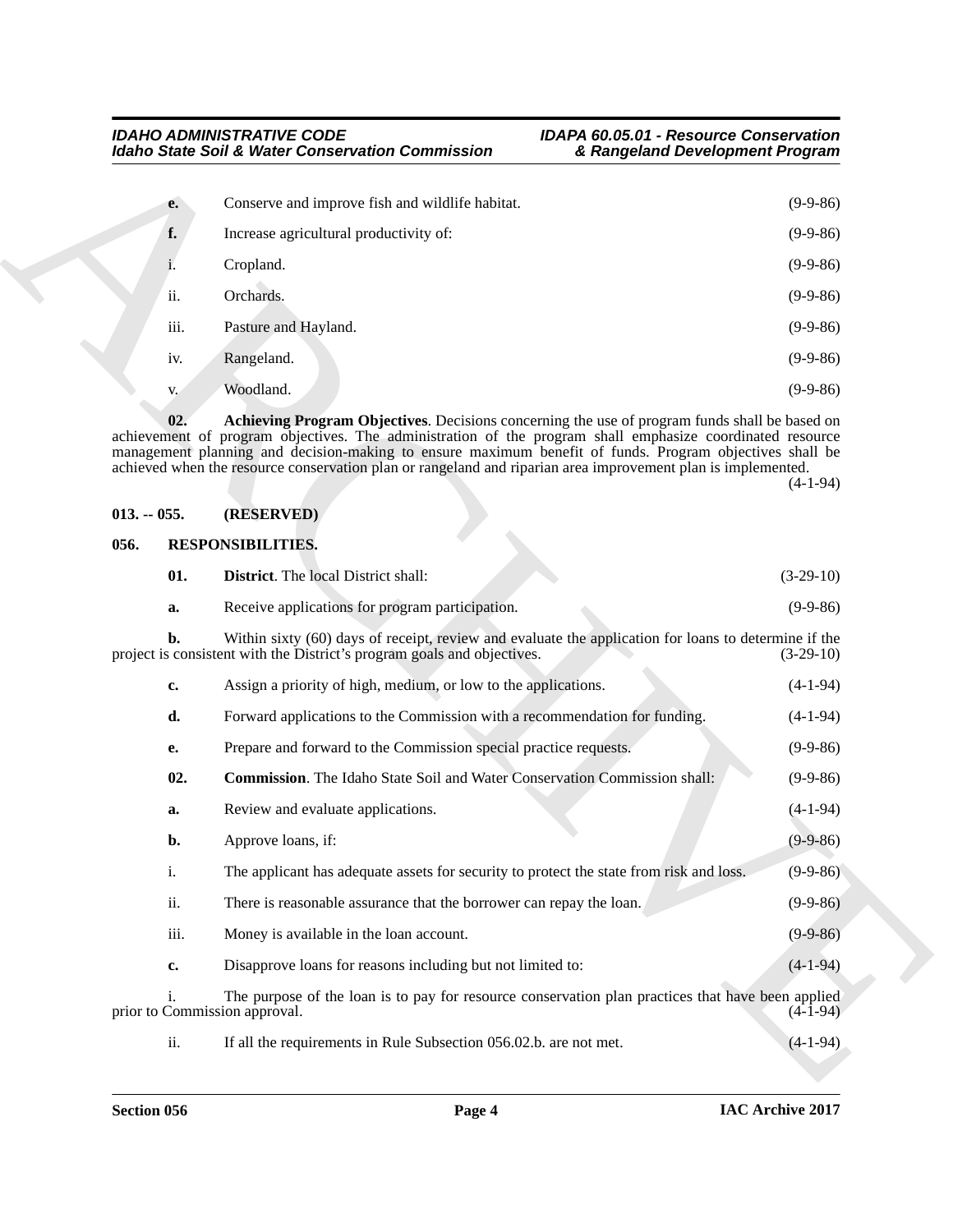#### *IDAHO ADMINISTRATIVE CODE IDAPA 60.05.01 - Resource Conservation Idaho State Soil & Water Conservation Commission & Rangeland Development Program*

Moreo State. Both Water Centerstand Contents and the projection of the Ramphond Development Projection<br>
Archives the state of the state of the state of the state of the state of the state of the state of the state of the **d.** Reconsider loan disapproval if the applicant, within fifteen (15) business days after notice of disapproval, requests the Soil Conservation Commission, in writing, to reconsider its determination in any matter affecting the loan or the amount of loan funds. Reconsideration of the determination shall take place within ninety (90) business days from the date the written request is received. The time, place, and date shall be determined by the Commission. The applicant shall be notified of the time, place, and date and shall have the right to appear. (3-29-10)

**e.** Upon loan approval, execute a promissory note and other security documents with the applicant for loan repayment.

**f.** Not less than once per year, determine the loan interest rate not to exceed six percent (6%) annually.  $(9-9-86)$ 

**g.** Prepare an annual report showing RCRDP accomplishments and benefits resulting from use of loan t funds. (4-1-94) and grant funds.

**h.** Administer and monitor loan proceeds to assure that the intent of the law is met. (9-9-86)

<span id="page-4-3"></span><span id="page-4-1"></span>**i.** Approve or disapprove special practice requests. (9-9-86)

### <span id="page-4-0"></span>**057. APPLICATION FOR LOAN.**

**01.** How to Apply. Any applicant desiring a loan from the RCRDP account must apply through the local District. (3-29-10) local District. (3-29-10)

<span id="page-4-4"></span>**02. Two or More Applicants**. Two (2) or more applicants may install a practice(s) as a group g the loan can be adequately collateralized and all parties agree to joint and several liability. (4-1-94) providing the loan can be adequately collateralized and all parties agree to joint and several liability.

**03.** Application Form. The application shall be on a form prescribed by the Commission and must (4-1-94) include: (4-1-94)

<span id="page-4-2"></span>**a.** Name of applicant, and the location, size, and type of agricultural enterprise. (9-9-86)

**b.** Applicant's status (full-time farmer/rancher, part-time farmer/rancher or owner of agricultural lands leased to another operator). (9-9-86)

**c.** Identification and extent of the resource problem (erosion, plant community deterioration, water er quality, low production, etc.). loss, water quality, low production, etc.).

|  | Statement of applicant's objectives and expected benefits. | $(9-9-86)$ |
|--|------------------------------------------------------------|------------|
|--|------------------------------------------------------------|------------|

**e.** Proposed practices, implementation schedule, and estimated costs. (9-9-86)

**f.** Estimate of total loan funds needed. (9-9-86)

i. Applicant shall be required to supply at least five percent (5%) of the total project costs through funds or in-kind services. (3-29-10) personal funds or in-kind services.

ii. Total RCRDP loan funds combined with other funds cannot exceed ninety-five percent (95%) of ject costs. (3-29-10) total project costs.

**g.** Applicant's statement of security offered. (4-1-94)

**h.** Applicant's statement of willingness to allow continued monitoring and evaluation of impacts from applied land treatment and management practices. (9-9-86) resulting from applied land treatment and management practices.

**i.** A copy of the applicant's resource conservation plan which becomes a part of the application for assistance. The resource conservation plan shall include: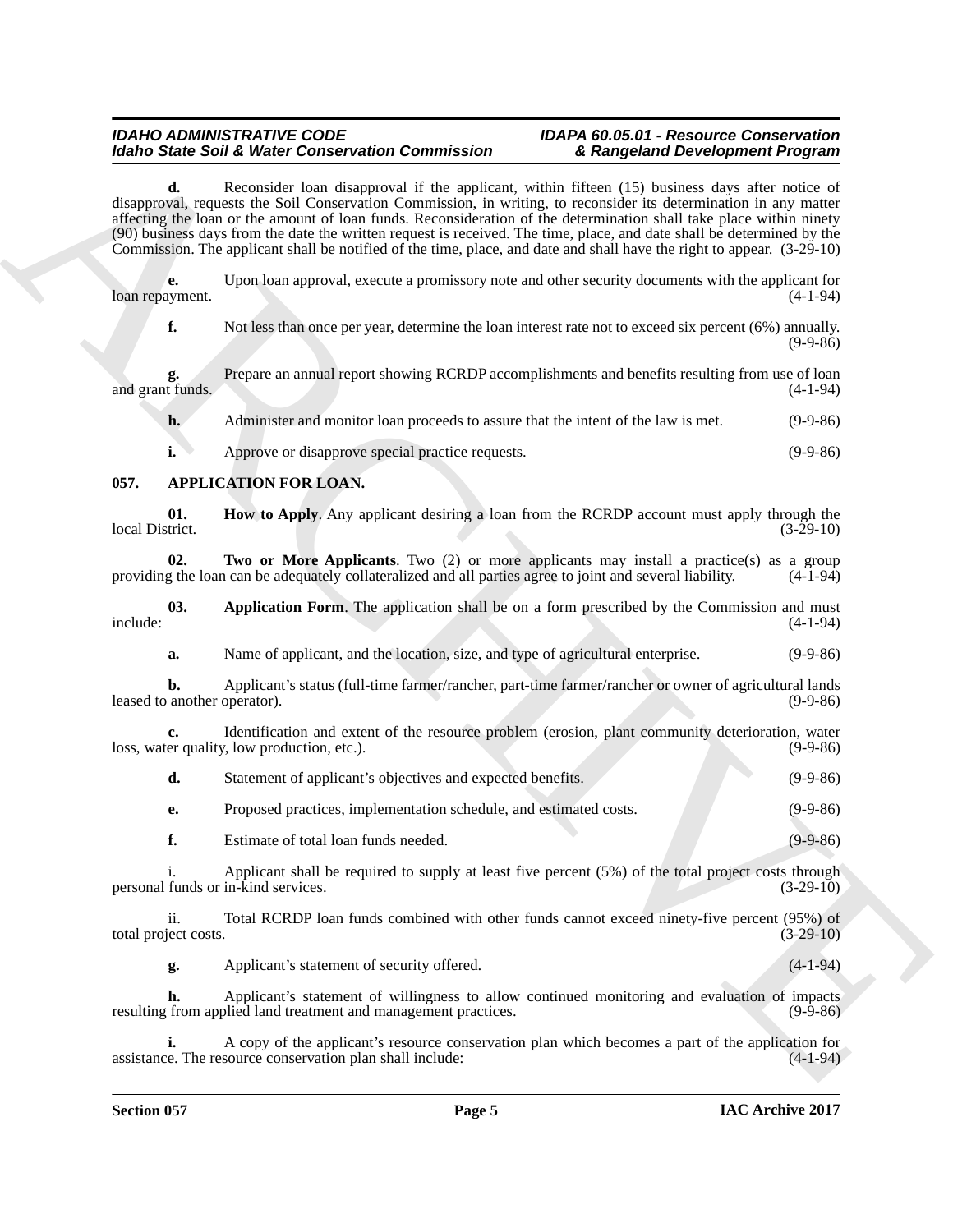|                                      | <b>Idaho State Soil &amp; Water Conservation Commission</b>                                                                                                                                                                                                                                                                                                                                                                                                                                                                  | & Rangeland Development Program |             |
|--------------------------------------|------------------------------------------------------------------------------------------------------------------------------------------------------------------------------------------------------------------------------------------------------------------------------------------------------------------------------------------------------------------------------------------------------------------------------------------------------------------------------------------------------------------------------|---------------------------------|-------------|
| $\mathbf{i}$ .                       | A map showing project location and extent of the resource problem.                                                                                                                                                                                                                                                                                                                                                                                                                                                           |                                 | $(4-1-94)$  |
| ii.                                  | The eligible practices to be installed.                                                                                                                                                                                                                                                                                                                                                                                                                                                                                      |                                 | $(4-1-94)$  |
| iii.                                 | Estimated costs of applying the practices.                                                                                                                                                                                                                                                                                                                                                                                                                                                                                   |                                 | $(4-1-94)$  |
| iv.                                  | An implementation schedule.                                                                                                                                                                                                                                                                                                                                                                                                                                                                                                  |                                 | $(4-1-94)$  |
| V.                                   | A statement whereby the applicant agrees to properly maintain and operate installed practices.                                                                                                                                                                                                                                                                                                                                                                                                                               |                                 | $(4-1-94)$  |
| vi.                                  | Needed clearances, easements and rights of way.                                                                                                                                                                                                                                                                                                                                                                                                                                                                              |                                 | $(4-1-94)$  |
| V11.                                 | Any other appropriate documentation needed to complete the implementation of the resource<br>conservation plan as requested by the local District or Commission.                                                                                                                                                                                                                                                                                                                                                             |                                 | $(3-29-10)$ |
| 04.                                  | <b>Presenting the Application</b> . The completed application must be presented by the applicant (or<br>representative) to the local District Board at a scheduled meeting.                                                                                                                                                                                                                                                                                                                                                  |                                 | $(3-29-10)$ |
| 058.                                 | SPECIAL PRACTICE(S) APPROVAL FOR LOANS.                                                                                                                                                                                                                                                                                                                                                                                                                                                                                      |                                 |             |
| 01.<br>becomes an eligible practice. | Special Practice Approval. A special practice must be approved by the Commission before it                                                                                                                                                                                                                                                                                                                                                                                                                                   |                                 | $(9-9-86)$  |
| 02.<br>Commission and shall include: | Special Practice Requests. Special practice requests shall be prepared by the local District for the                                                                                                                                                                                                                                                                                                                                                                                                                         |                                 | $(3-29-10)$ |
| a.                                   | A description of the proposed practice.                                                                                                                                                                                                                                                                                                                                                                                                                                                                                      |                                 | $(9-9-86)$  |
| b.                                   | A justification of need for the special practice.                                                                                                                                                                                                                                                                                                                                                                                                                                                                            |                                 | $(9-9-86)$  |
| c.                                   | Standards and specifications for the proposed practice.                                                                                                                                                                                                                                                                                                                                                                                                                                                                      |                                 | $(9-9-86)$  |
| d.<br>solving the resource problem.  | A statement from the appropriate agency as to the technical adequacy of the special practice in                                                                                                                                                                                                                                                                                                                                                                                                                              |                                 | $(9-9-86)$  |
| $059. - 080.$                        | (RESERVED)                                                                                                                                                                                                                                                                                                                                                                                                                                                                                                                   |                                 |             |
| 081.                                 | <b>ENCOURAGING PUBLIC BENEFITS WHEN INSTALLING PRACTICES.</b><br>District Boards shall encourage persons responsible for any aspect of performing practices to promote public benefit<br>by improving or preserving environmental quality and ecological balance when the practices are being installed.<br>Multiple objective achievement and total resource evaluation and treatment shall receive high priority consideration<br>for loan funds. When reviewing loan requests the following considerations shall be made: |                                 | $(4-1-94)$  |
| 01.                                  | Preventing Degradation. Preventing or abating pollution and other environmental degradation.                                                                                                                                                                                                                                                                                                                                                                                                                                 |                                 | $(9-9-86)$  |
| 02.                                  | <b>Benefiting the Community</b> . Benefiting the community by means such as outdoor recreational<br>opportunities or enhancing the appearance of the area.                                                                                                                                                                                                                                                                                                                                                                   |                                 | $(9-9-86)$  |
| 03.                                  | Benefiting Habitat. Benefiting fish and wildlife habitat.                                                                                                                                                                                                                                                                                                                                                                                                                                                                    |                                 | $(9-9-86)$  |
| $082. - 100.$                        | (RESERVED)                                                                                                                                                                                                                                                                                                                                                                                                                                                                                                                   |                                 |             |
| 101.                                 | <b>CREDIT GUIDELINES FOR LOANS.</b><br>These credit guidelines are established to reduce the risk of the state. Even though these loans are made at a low                                                                                                                                                                                                                                                                                                                                                                    |                                 |             |

- <span id="page-5-13"></span><span id="page-5-12"></span><span id="page-5-11"></span><span id="page-5-5"></span><span id="page-5-0"></span>**b.** A justification of need for the special practice. (9-9-86)
- **c.** Standards and specifications for the proposed practice. (9-9-86)

#### <span id="page-5-1"></span>**059. -- 080. (RESERVED)**

#### <span id="page-5-10"></span><span id="page-5-7"></span><span id="page-5-2"></span>**081. ENCOURAGING PUBLIC BENEFITS WHEN INSTALLING PRACTICES.**

#### <span id="page-5-9"></span><span id="page-5-8"></span><span id="page-5-3"></span>**082. -- 100. (RESERVED)**

#### <span id="page-5-6"></span><span id="page-5-4"></span>**101. CREDIT GUIDELINES FOR LOANS.**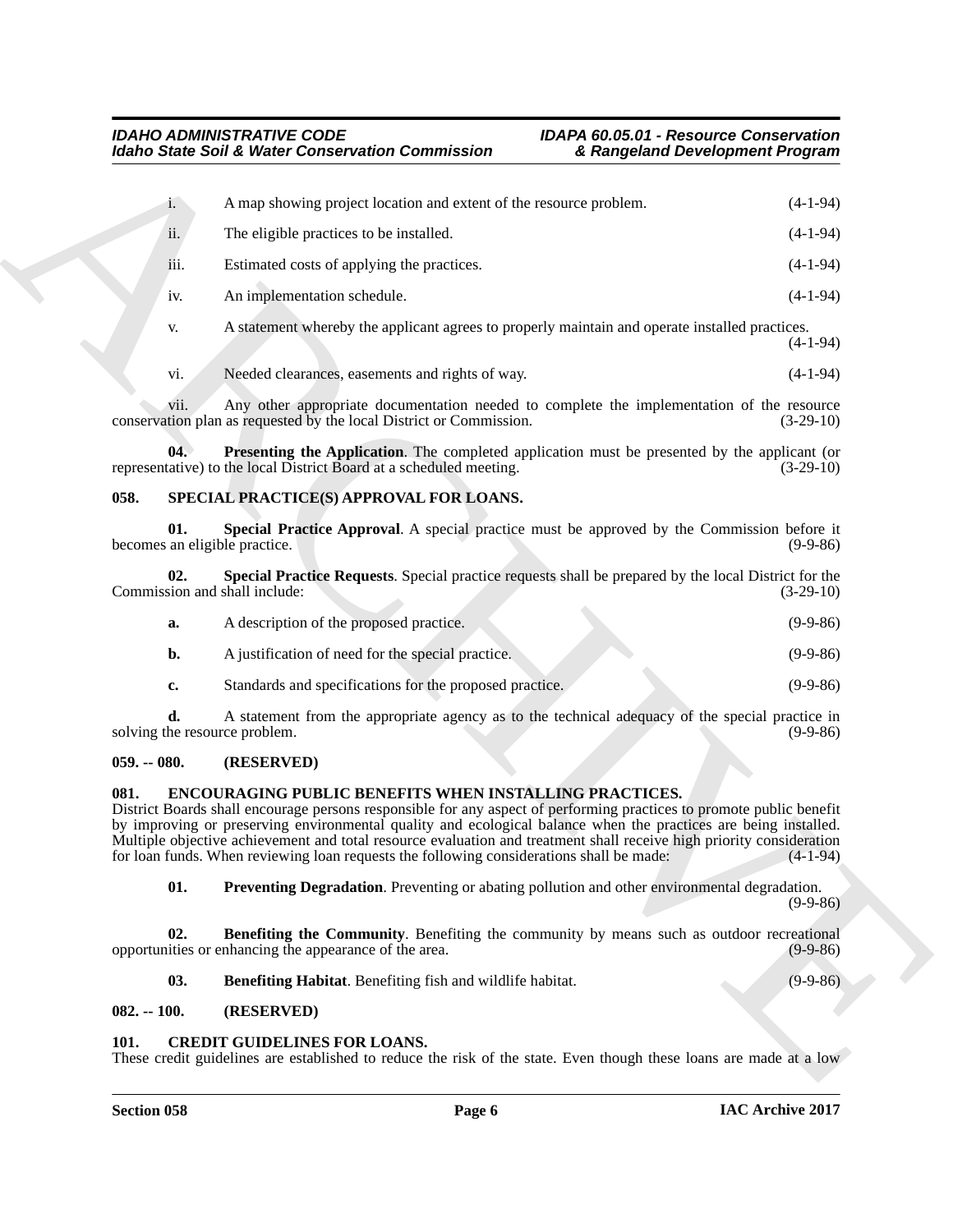#### <span id="page-6-4"></span>*IDAHO ADMINISTRATIVE CODE IDAPA 60.05.01 - Resource Conservation Idaho State Soil & Water Conservation Commission & Rangeland Development Program*

<span id="page-6-2"></span><span id="page-6-0"></span>

| a. | Loan application. | $(9-9-86)$ |
|----|-------------------|------------|

| Copy of drivers license or other photo identification. | $(3-29-10)$ |
|--------------------------------------------------------|-------------|
| Documentation of water rights.                         | $(3-29-10)$ |

<span id="page-6-3"></span><span id="page-6-1"></span>

| -04. | <b>Field Inspections.</b> Field inspections may be used to: |  |  | $(4-1-94)$ |
|------|-------------------------------------------------------------|--|--|------------|
|------|-------------------------------------------------------------|--|--|------------|

|                              | <b>Idaho State Soil &amp; Water Conservation Commission</b>                                                                                                                                                                                                                                                         | & Rangeland Development Program                                                                                   |
|------------------------------|---------------------------------------------------------------------------------------------------------------------------------------------------------------------------------------------------------------------------------------------------------------------------------------------------------------------|-------------------------------------------------------------------------------------------------------------------|
|                              | interest rate for the purpose of encouraging conservation and resource development, they must be repaid. This rule<br>sets forth the requirements for determining the eligibility of an operator for a loan.                                                                                                        | $(4-1-94)$                                                                                                        |
| 01.                          | protect the state from risk and loss.                                                                                                                                                                                                                                                                               | Standards for Acceptable Loans. There shall be adequate assets and collateral for security to<br>$(9-9-86)$       |
| 02.                          | must include financial and operating statements and other supporting documents as deemed necessary relative to the<br>size, complexity, and financial responsibility of the individual or entity being financed. A credit report will be ordered<br>from at least three (3) credit repositories for each applicant. | Credit Information. Documentation shall be sufficient and verified to support the loan offered. It<br>$(3-29-10)$ |
| 03.                          | <b>Information Needed Prior to Loan Commitment.</b> Documents and forms required for all loans:                                                                                                                                                                                                                     | $(9-9-86)$                                                                                                        |
| a.                           | Loan application.                                                                                                                                                                                                                                                                                                   | $(9-9-86)$                                                                                                        |
| $\mathbf{b}$ .               | Financial statements.                                                                                                                                                                                                                                                                                               | $(9-9-86)$                                                                                                        |
|                              | the loan and may be required from other relevant parties.                                                                                                                                                                                                                                                           | A current balance sheet will be required from all parties who will be responsible for repayment of<br>$(4-1-94)$  |
| ii.<br>statements submitted. |                                                                                                                                                                                                                                                                                                                     | Applicant may be questioned about any major changes that may have occurred on the financial<br>$(9-9-86)$         |
| iii.                         | statements, if available, or federal tax returns are desired.                                                                                                                                                                                                                                                       | Income and expense statements. The most recent three (3) year series of accountant prepared<br>$(3-29-10)$        |
| c.                           | Copy of drivers license or other photo identification.                                                                                                                                                                                                                                                              | $(3-29-10)$                                                                                                       |
| d.                           | Documentation of water rights.                                                                                                                                                                                                                                                                                      | $(3-29-10)$                                                                                                       |
| е.                           | Current tax assessments for all parcels referenced in the conservation plan.                                                                                                                                                                                                                                        | $(3-29-10)$                                                                                                       |
| f.<br>conservation plan.     |                                                                                                                                                                                                                                                                                                                     | Copy of land lease agreement, if the applicant is not the owner of the parcel(s) referenced in the<br>$(3-29-10)$ |
| 04.                          | Field Inspections. Field inspections may be used to:                                                                                                                                                                                                                                                                | $(4-1-94)$                                                                                                        |
| a.                           | Determine loan and security positions, provide repayment estimates and verify agricultural assets.                                                                                                                                                                                                                  | $(4-1-94)$                                                                                                        |
| b.                           | Indicate the applicant's management ability.                                                                                                                                                                                                                                                                        | $(4-1-94)$                                                                                                        |
| c.                           | Secure a complete and accurate description of collateral for the security agreement.                                                                                                                                                                                                                                | $(4-1-94)$                                                                                                        |
| 05.                          | Other Information Needed Prior to Loan Commitment. Real estate secured loans.                                                                                                                                                                                                                                       | $(9-9-86)$                                                                                                        |
| a.                           | A legal description of the offered collateral.                                                                                                                                                                                                                                                                      | $(4-1-94)$                                                                                                        |
| b.                           | Real estate appraisal, if necessary, should consist of one (1) of the following:                                                                                                                                                                                                                                    | $(9-9-86)$                                                                                                        |
| i.                           | Copy of appraisal made by a professional appraiser deemed acceptable to the state.                                                                                                                                                                                                                                  | $(9-9-86)$                                                                                                        |
| ii.                          | estimated average value of the property in the area in which the project is to be implemented.                                                                                                                                                                                                                      | Evaluation made by Commission or the local District Board according to their knowledge of the<br>$(3-29-10)$      |
| $\mathbf{c}$                 |                                                                                                                                                                                                                                                                                                                     | Other Collateral. Any item having tangible value may be accepted as security for these loans.                     |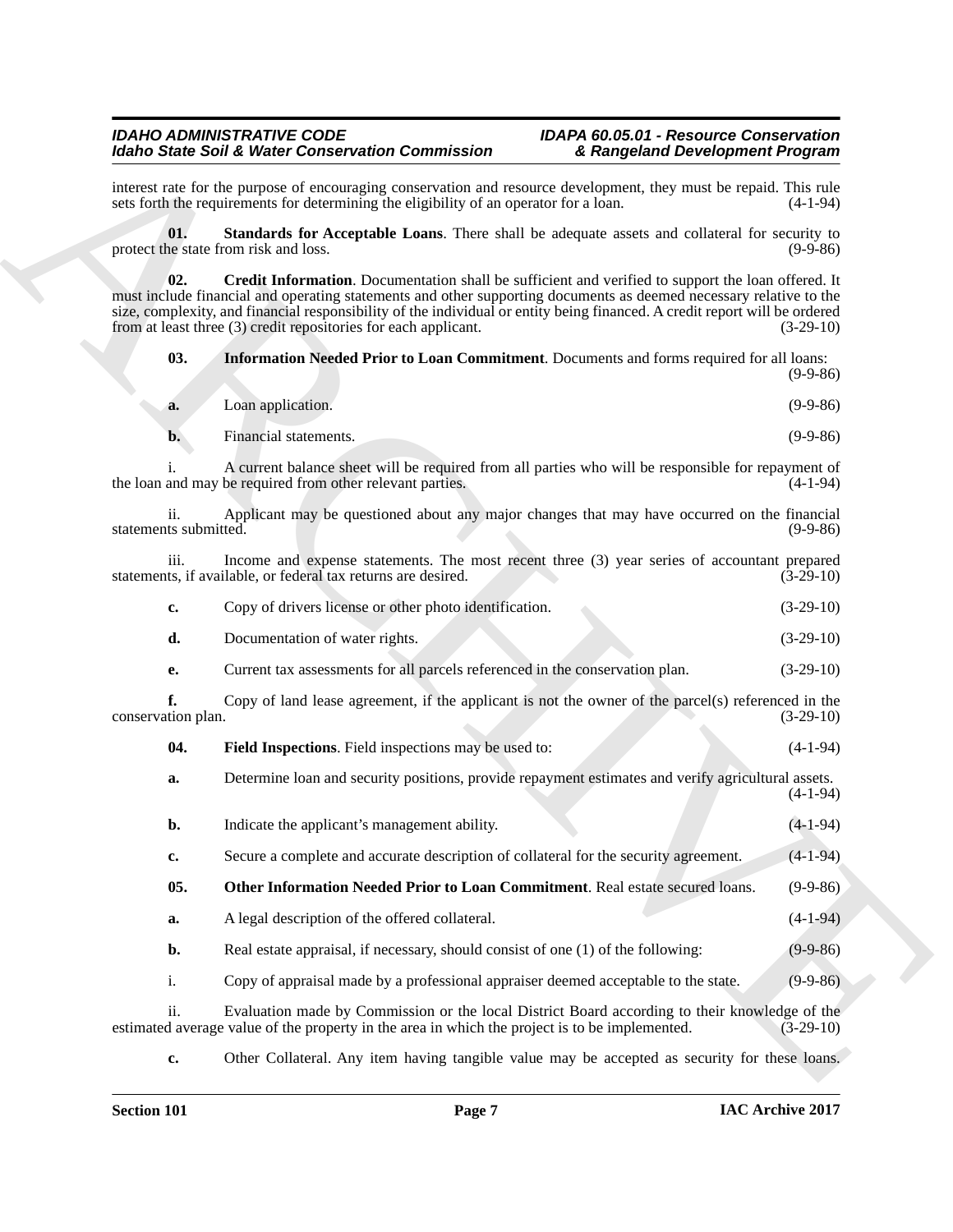Condition of the collateral shall be updated periodically and additions to the security agreement may be required over time. time.  $(4-1-94)$ 

**d.** If the state is not a primary lien holder, a request for notice of default shall be recorded and a letter written to primary lien holders notifying them of the security interests of the state. (9-9-86)

<span id="page-7-10"></span><span id="page-7-5"></span>**e.** Must include a map designating location of subject property. (9-9-86)

#### <span id="page-7-0"></span>**102. LOAN CLOSURE AND ADMINISTRATION.**

**01.** Servicing and Documentation. All loans shall be assigned to a loan officer (Commission e) who shall be responsible for servicing the loan.  $(4-1-94)$ employee) who shall be responsible for servicing the loan.

<span id="page-7-9"></span>**02. Loan Securing Documents**. Following approval of the application, the Commission, shall prepare all necessary loan securing documents. (4-1-94)

<span id="page-7-8"></span>**03. Loan Note and Security Agreement**. The loan shall be secured by utilizing a loan note and security document listing the parties and the collateral, as well as terms and conditions of the loan. A mortgage or deed of trust shall be executed and recorded with the county recorder where the collateral is located if the collateral is real property. A security agreement shall be executed if the collateral is not real property. Appropriate financing statements shall be executed and filed with the Secretary of State on all collateral consisting of personal property.

 $(4-1-94)$ 

<span id="page-7-7"></span>**04. Fund Obligation**. Funds shall be obligated when all loan conditions established by the Commission have been met and when all necessary loan securing documents are in order and appropriately signed by the applicant. Funds will then be obligated. Upon notification of fund obligation, the applicant who is now the contractee, may proceed with the implementation of the resource conservation plan.  $(4-1-94)$ contractee, may proceed with the implementation of the resource conservation plan.

<span id="page-7-6"></span>**05.** Cost Incurred. The applicant is required to cover all costs incurred for loan closure, title insurance, and recording fees. (9-9-86)

#### <span id="page-7-2"></span><span id="page-7-1"></span>**103. IMPLEMENTATION OF AGREED TO PRACTICES.**

Once the loan has been approved and the conditions of approval have been met, the contractee may install practices as identified and scheduled in the resource conservation plan. The contractee has the responsibility to obtain the appropriate technical assistance. Technical personnel shall assist the contractee in implementation activities to ensure that practices are properly designed, constructed, and managed. The contractee may install practices or subcontract work out to a subcontractor. Whatever method is used, the contractee shall be responsible to ensure that the quality of materials and workmanship in the installation of practices meets the approved standards and specifications for each  $practive.$  (4-1-94)

More Saint Soil & Weise Conservation Commission<br>
Conservation Conservation Commission<br>
Conservation distribute the station of the station of the station of the stationary of the stationary of the stationary of the station **01. Practice Completion**. Upon completion of the scheduled practice the contractee shall notify the local District and the provider of technical assistance. And the provider of technical assistance shall inspect and document the amount and extent of the installed practice and certify its completion if it meets the quality standards and construction specifications of the practice and notify the local District and contractee. If the practice does not meet practice standards and specifications the contractee and the local District shall be notified by the provider of technical assistance, in writing, of the deficiencies and what needs to be done so the practice shall meet standards and specifications. (3-29-10)

#### <span id="page-7-4"></span><span id="page-7-3"></span>**02. Submitting Vouchers and Bills**. (3-29-10)

**a.** When practices are certified complete by the provider of technical assistance, the contractee must submit to the Commission signed vouchers and bills along with the certification of completion report. (3-29-10)

**b.** Up to ninety-five percent (95%) of loan funds can be disbursed toward submitted bills during the loan installment period. The remaining loan funds will be disbursed upon receipt of written certification of project completion from the provider of technical assistance. (3-29-10) completion from the provider of technical assistance.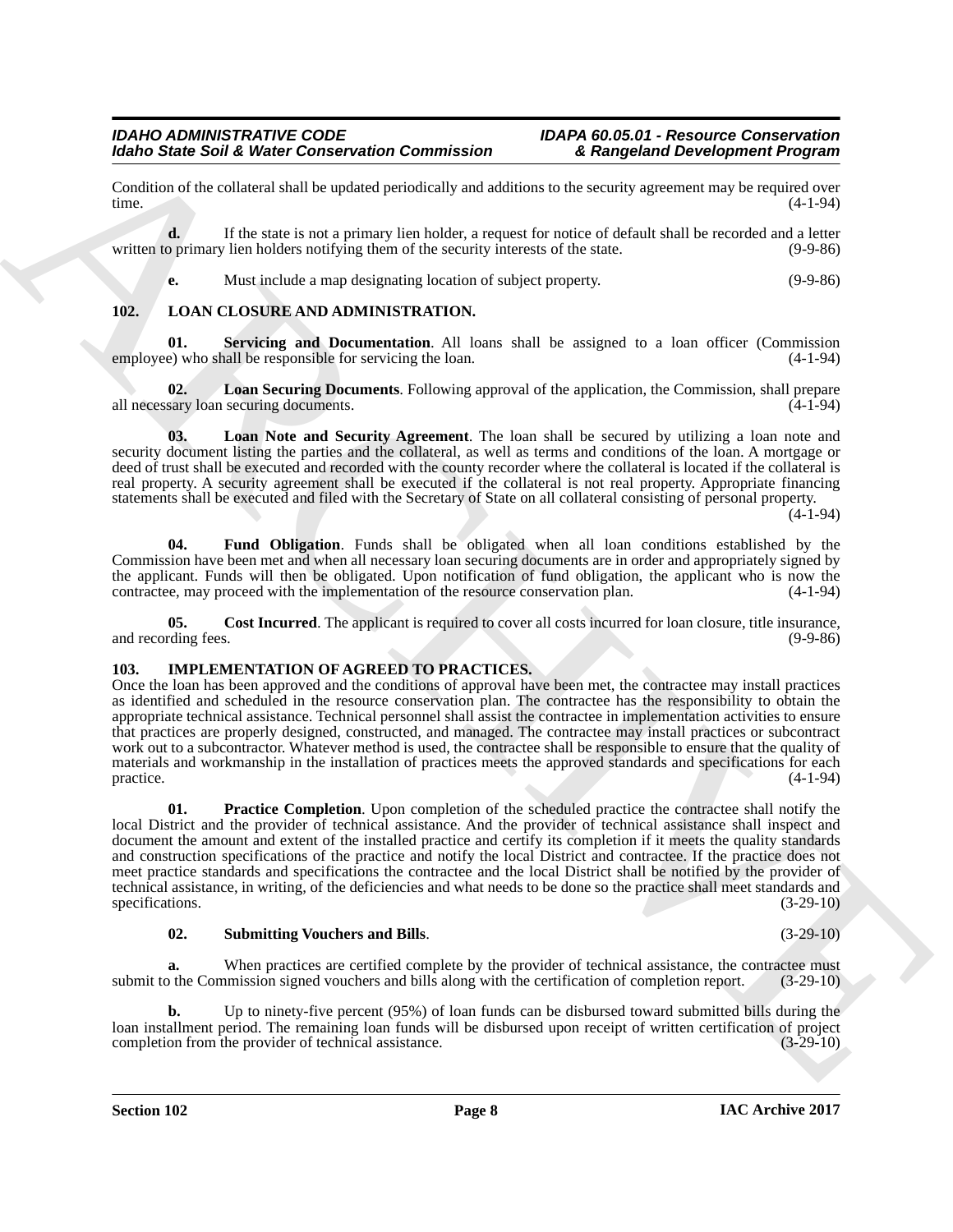#### *IDAHO ADMINISTRATIVE CODE IDAPA 60.05.01 - Resource Conservation Idaho State Soil & Water Conservation Commission & Rangeland Development Program*

<span id="page-8-8"></span>**03.** Warrant Requests. The Commission staff shall prepare warrant request(s) made out to the ee(s) and the vendor and mail it to the contractee.  $\text{contracte(s)}$  and the vendor and mail it to the contractee.

<span id="page-8-7"></span>**04. Drawing Loan Funds**. The contractee shall implement the practices as scheduled and upon certification may draw on the loan funds throughout the installment term of the loan contract. (3-29-10)

#### <span id="page-8-0"></span>**104. -- 125. (RESERVED)**

#### <span id="page-8-15"></span><span id="page-8-13"></span><span id="page-8-1"></span>**126. REPAYMENT OF LOAN.**

<span id="page-8-16"></span>**01. Repayment of the Loan**. Repayment of the loan, together with interest, shall commence no later (2) full years from the date the note is signed. (4-1-94) than two  $(2)$  full years from the date the note is signed.

Models Soli & Weiser Concerns and Concerns and Table and Table and Table and Table and Table and Table and Table and Table and Table and Table and Table and Table and Table and Table and Table and Table and Table and Tabl **Repayment Schedule**. The repayment schedule shall be identified in the loan documents with a fifteen (15) year maximum loan period. One (1) month before payment is due, the commission will mail the contractee a notice of payment due.

<span id="page-8-14"></span>**03. First Payment**. The first payment shall be due as required on the signed loan documents as prepared by the ISCC. Any additional interest incurred during the installment period of the loan will be added to the first payment notice. (3-29-10)

#### <span id="page-8-6"></span><span id="page-8-2"></span>**127. FORECLOSURE.**

In the event of a contractee not adhering to the payment terms and conditions of the mortgage, promissory note, or security agreement, the Commission may seek foreclosure procedures according to the laws of the state of Idaho.

(3-29-10)

#### <span id="page-8-3"></span>**128. -- 150. (RESERVED)**

#### <span id="page-8-9"></span><span id="page-8-4"></span>**151. LOAN POLICIES.**

<span id="page-8-10"></span>**01. Maximum Amount of Any One Loan**. The maximum amount of any one (1) loan shall be two thousand dollars (\$200,000). (3-29-10) hundred thousand dollars (\$200,000).

<span id="page-8-11"></span>**02. Total Maximum Program Obligation**. The total maximum program liability of any individual r is three hundred thousand dollars (\$300,000). (3-29-10) borrower is three hundred thousand dollars  $(\$300,000)$ .

<span id="page-8-12"></span>**03. Use of Loan Money in Conjunction with State or Federal Programs**. Requests for state or federal cost-share assistance and for loan approval are handled by different governmental agencies and approval for one does not guarantee approval for the other. (4-1-94)

#### <span id="page-8-5"></span>**152. -- 999. (RESERVED)**